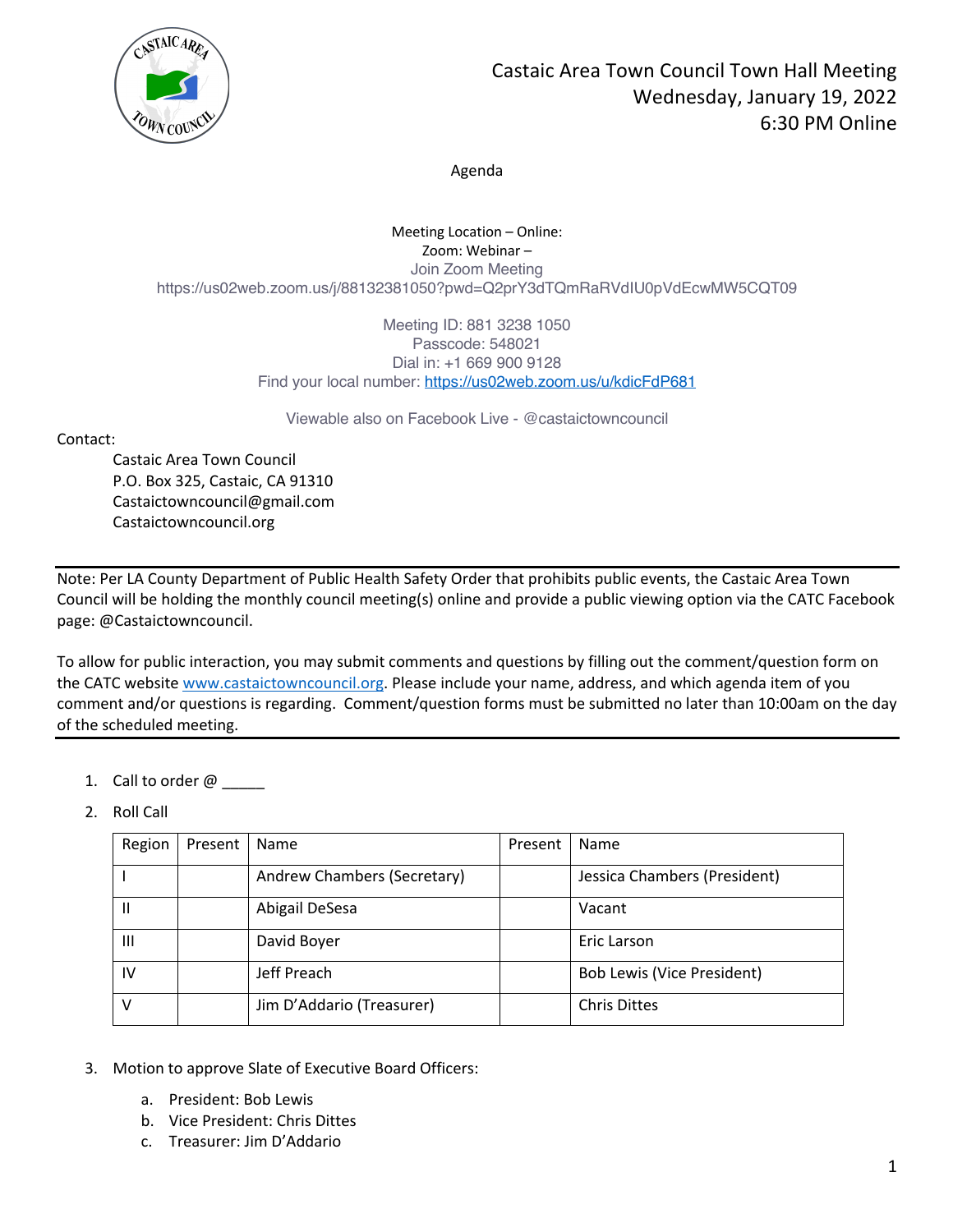

d. Secretary: David Boyer First: Second: Vote:

4. Approval of appointment of Land Use Members:

Region I: Rod Shreckengost Region II: Steve Lee Region III: Lloyd Carder III Region IV: Robert Kelly (Temporary) Region V: VACANT

B. Approval of Agenda

First: Second: Motion

- 5. Hearing Session
	- A. Questions and comments.

(Note: if a question/comment form is sent regarding a matter that is on the agenda, the question or comment will be read when the agenda item is brought up. Questions or comments on non-agenda items will be discussed during the item #11 open discussion section.)

- 6. Special Reports:
	- A. Report form 5<sup>th</sup> District; Los Angeles County Supervisor's Office of Kathryn Barger Stephanie English

1. Homeless Person in front of Bank Of America – MD from Henry Mayo and Sheriff's MET team for this discussion.

- B. Report from 38<sup>th</sup> Assembly District; Assemblywoman Suzette Martinez Valladares Email update
- C. Report from  $21^{st}$  Senate District Senator Scott Wilk Kris Hough Email update
	- a. Caltrans update of Highway 126 traffic light intersection of Chiquito Canyon Rd. & Hwy 126
- D. Report from 25<sup>th</sup> Congressional District Congressman Mike Garcia Tami Stevens. Email update
- E. Public Works Road maintenance/repair/paving update.
	- a. Hasley Hills South Phase Road Reconstruction Project Gino Gloriani, P.Ee. LA Co. PW
- 7. Committee Reports and presentation
	- A. Land-Use Committee Chair Jim D'Addario
		- a. 7-Eleven Demoliition and construction Ariel Gutierrez, CMSLA LLC.

Change of use of an existing restaurant (Foster Freeze) to convenience store with proposed off-sale of beer and wine (APN: 2865-008-037) and demolish existing fueliiing canopy and two existing fuel pumps for the proposed construction for six fuel pumps for the proposed construction for six fuel pumps and canopy (APN: 2865-003-028)

- B. William S. Hart School District: Castaic High School Update Principal Melanie Hagman
- C. Public Safety Chair Bob Lewis
	- 1. Pitchess Detention Center Commander Paula Tokar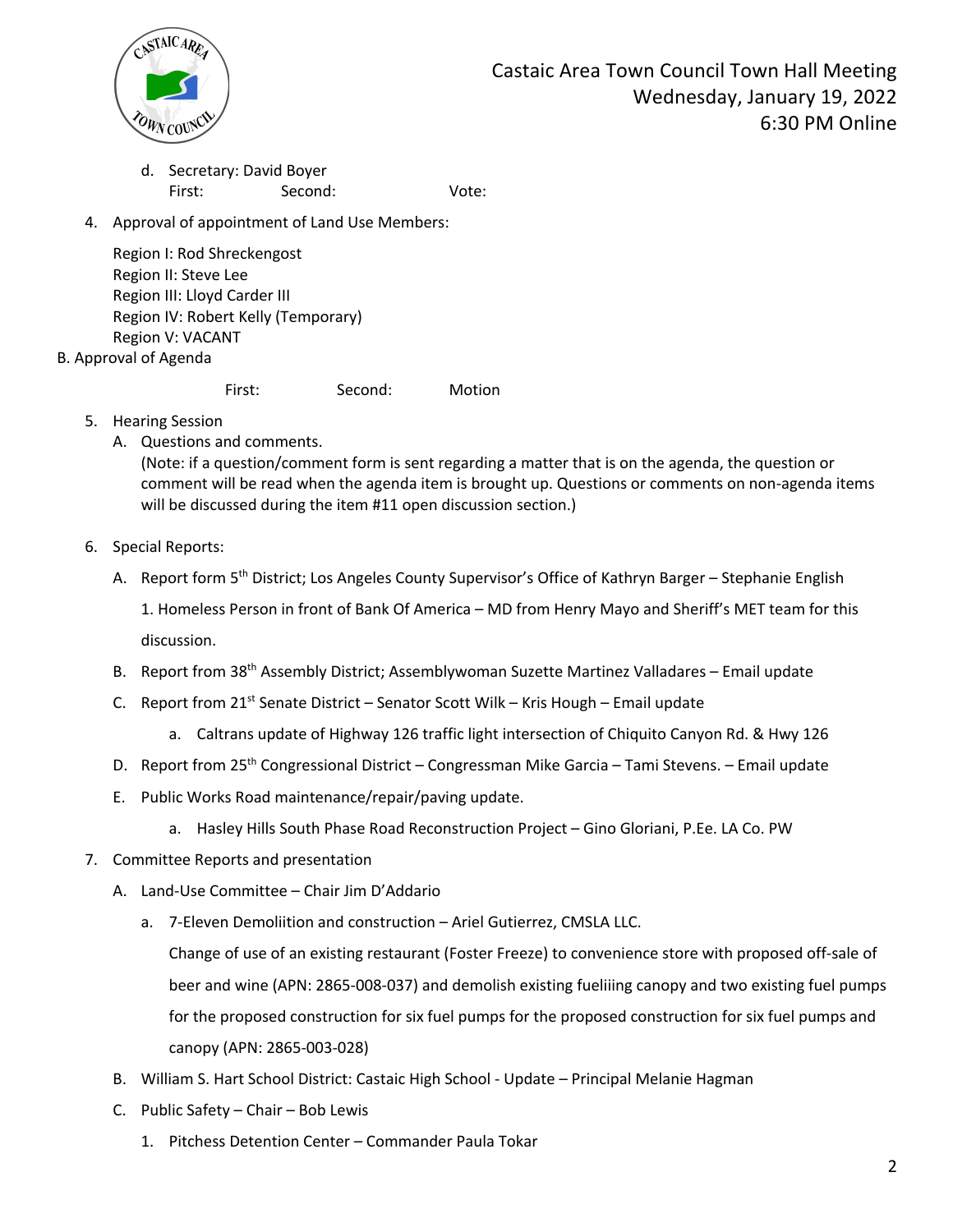

Castaic Area Town Council Town Hall Meeting Wednesday, January 19, 2022 6:30 PM Online

- 2. Los Angeles County Sheriff's Deputy Rooney
- 3. Los Angeles County Sheriff's Dept. Park Bureau Sgt. Bohnert
- 4. California Highway Patrol Officer Wilson
- *5.* Los Angeles County Fire Department Community Services Liaison Maria Grycan
- D. Parks and Recreation Chair Bob Lewis
	- 1. Castaic Lake State Recreation Area Report Hector Inzuna –
	- 2. Castaic Sports Complex/Val Verde Park Daniel Lopez/ Domonick Washington-
	- 3. Aquatic Center Luis Torres
- 8. Old/Unfinished Business
	- A. Parks project list.
	- B. Town Council priorities list. –
- 9. Treasurer's Update Report Jim D'Addario -
- 10. New Business

Bulletin Board Protocol –

Panel 1: (Far Left) - Town Council Announcements, Non-profits / Lost & Found if space permits

Panel 2: (Middle) – Town Council Announcements, Non-profits and community announcements

Panel 3: (Far Right) – Town Council Agendas, meetings

Bulletin board is specifically for Town Council, non-profit and community announcements. To request to have item posted in bulletin board, must be emailed to castaictowncouncil@gmail.com; if it falls under the approved stipulations, it will be posted if space and time permits.

- 11. Open Discussion
	- a. To ensure that the public's business is conducted openly, State Law Section 54954.2 prevents any action or discussion on items not listed on the Agenda. (Note: Council members may briefly respond to comments made or questions posed.)
- 12. Announcement of Region 2 position vacant.
- 13. Approval of Minutes
	- a. Motion to approve minutes from Town Hall Meeting October 20, 2021

First: Second: Vote:

b. Motion to approve minutes from Town Hall Meeting November 17, 2021

First: Second: Vote:

14. Correspondence/Council Information/Discussion